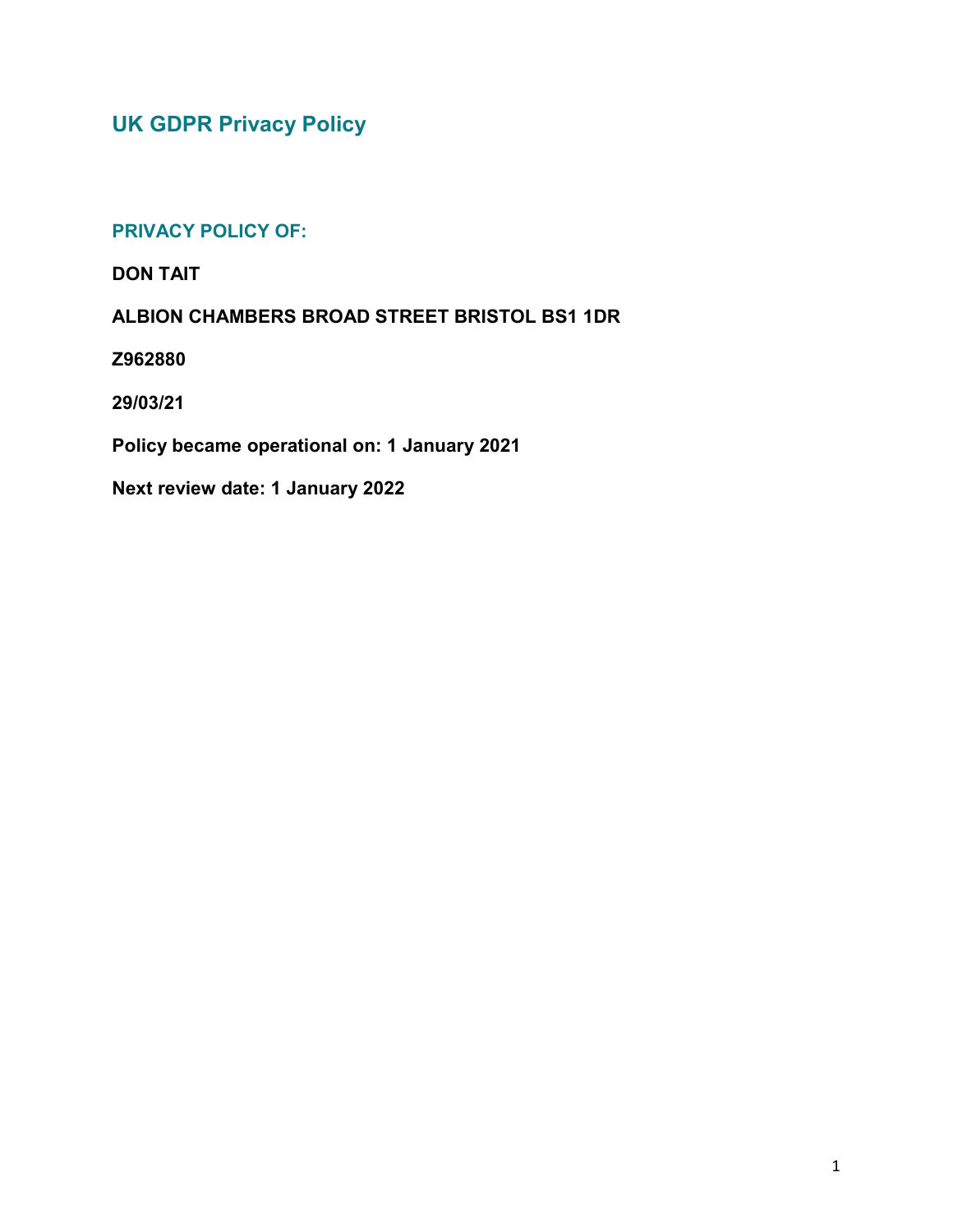### **Privacy Policy**

*In order to provide legal advice and representation, I need to collect and hold personal information. This may be your personal data or information relating to other parties involved in the matter. I will take all possible steps to protect personal information. I will ensure that I do not do anything that may infringe your rights or undermine your trust. This privacy notice describes the information I collect about you, how it is used and shared, and your rights regarding it.*

#### *Data controller*

*I, DON TAIT, am a member of ALBION CHAMBERS. I am registered with the Information Commissioner's Office (ICO) as a Data Controller for the personal data that I hold and process as a barrister. My registered address is ALBION CHAMBERS BROAD STREET BRISTOL BS1 1DR and my ICO registration number is Z962880. If you need to contact me about your data or this privacy notice, you can reach me at don.tait@albionchambers.co.uk.*

#### *Data collection*

*All of the information that I hold about you is provided to, or gathered by, me in the course of your case and/or proceedings. Your solicitor and/or I will tell you why we need the information and how we will use it. In addition to the information you may provide to me or your solicitor, I also obtain information from other sources as follows:*

- *Information that is available publicly in registers, searches or in the media*
- *Other legal professionals including solicitors and barristers and their associates, trainees and staff*
- *Chambers staff*
- *Expert witnesses*
- *Prosecution bodies*
- *Regulatory, public or administrative bodies*
- *Court staff & officials*
- *Clients*
- *R*eferences

#### **What data do I process about you?**

Depending on the type of work, I collect and process both personal data and special categories of personal data as defined in the UK GDPR. This may include: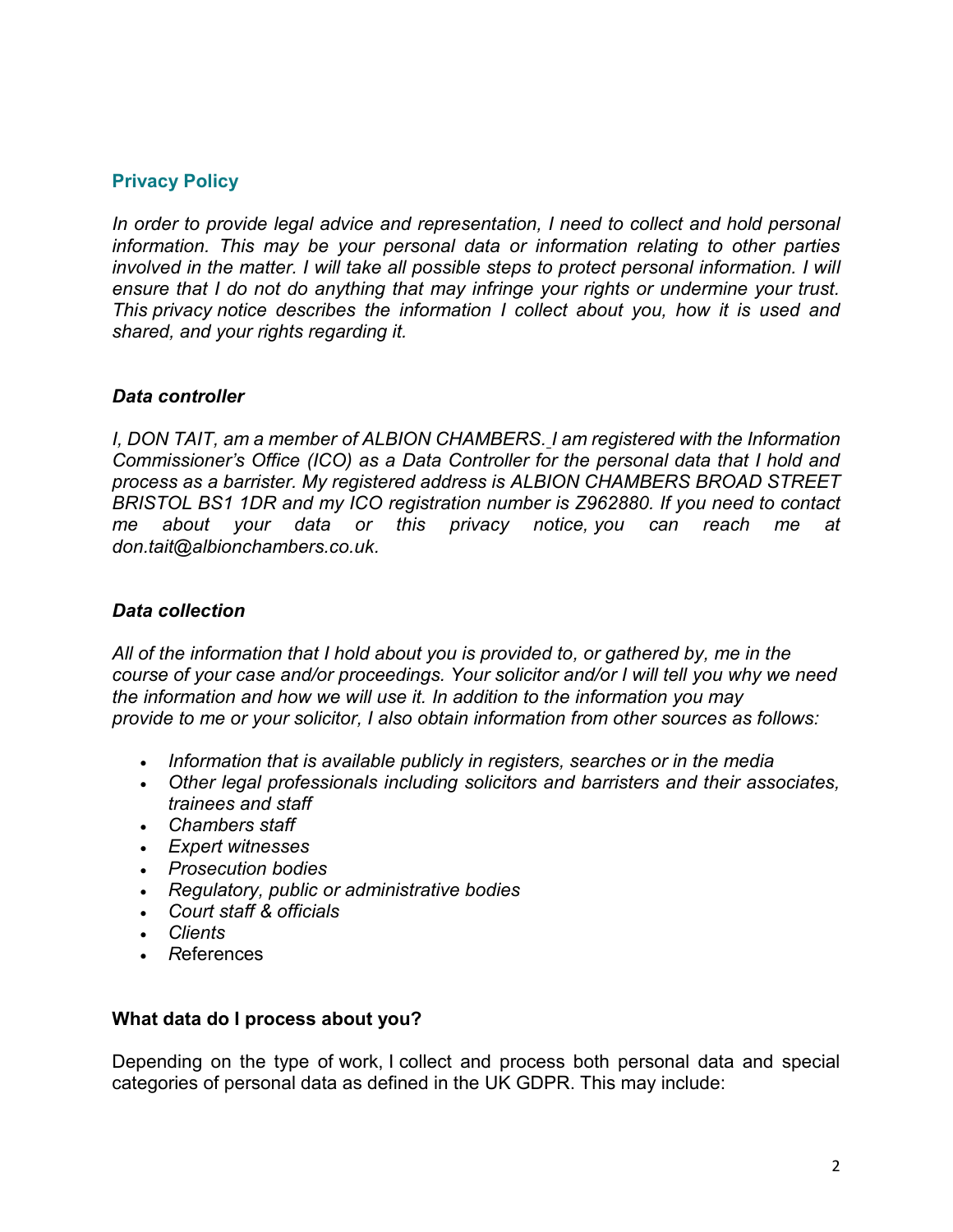- Name
- **F** Fmail address
- Phone number
- Address
- Date of birth

Where relevant, I may also need to process special category personal data that reveals your:

- Genetic data
- Biometric data for the purpose of uniquely identifying a natural person
- Data concerning health

On occasion, I may also process personal data relating to criminal convictions and offences.

# **My lawful basis for processing your information**

In order that I can provide legal services and representation for you, I must process your personal data. The UK General Data Protection Regulation (the UK GDPR) requires that where I process personal data, I must have a lawful basis for doing so. The lawful bases identified in the UK GDPR that I seek to rely upon are as follows:

> **Consent of the data subject** – where this required, I will ensure that I have your specific consent for processing your data for the specified purposes. You will also have the right to withdraw your consent at any time. Where you do so this will not affect the legality of data processing which had taken place prior to your withdrawal of consent.

> **The legitimate interests of my business or a third party, except where such interests are overridden by the interests, rights or freedoms of the data subject.**

Examples of legitimate interests include but are not limited to:

- Provision of legal services and advice.
- For purposes of practice management, accounting and debt recovery;
- For completion of professional regulatory requirements.
- Reporting threats to public security.
- Such other purposes as set out below.

# **Special category processing**

The UK GDPR specifies that where I process special category data, I must rely upon certain exemptions in order to do so lawfully. The following exemptions are applicable in my practice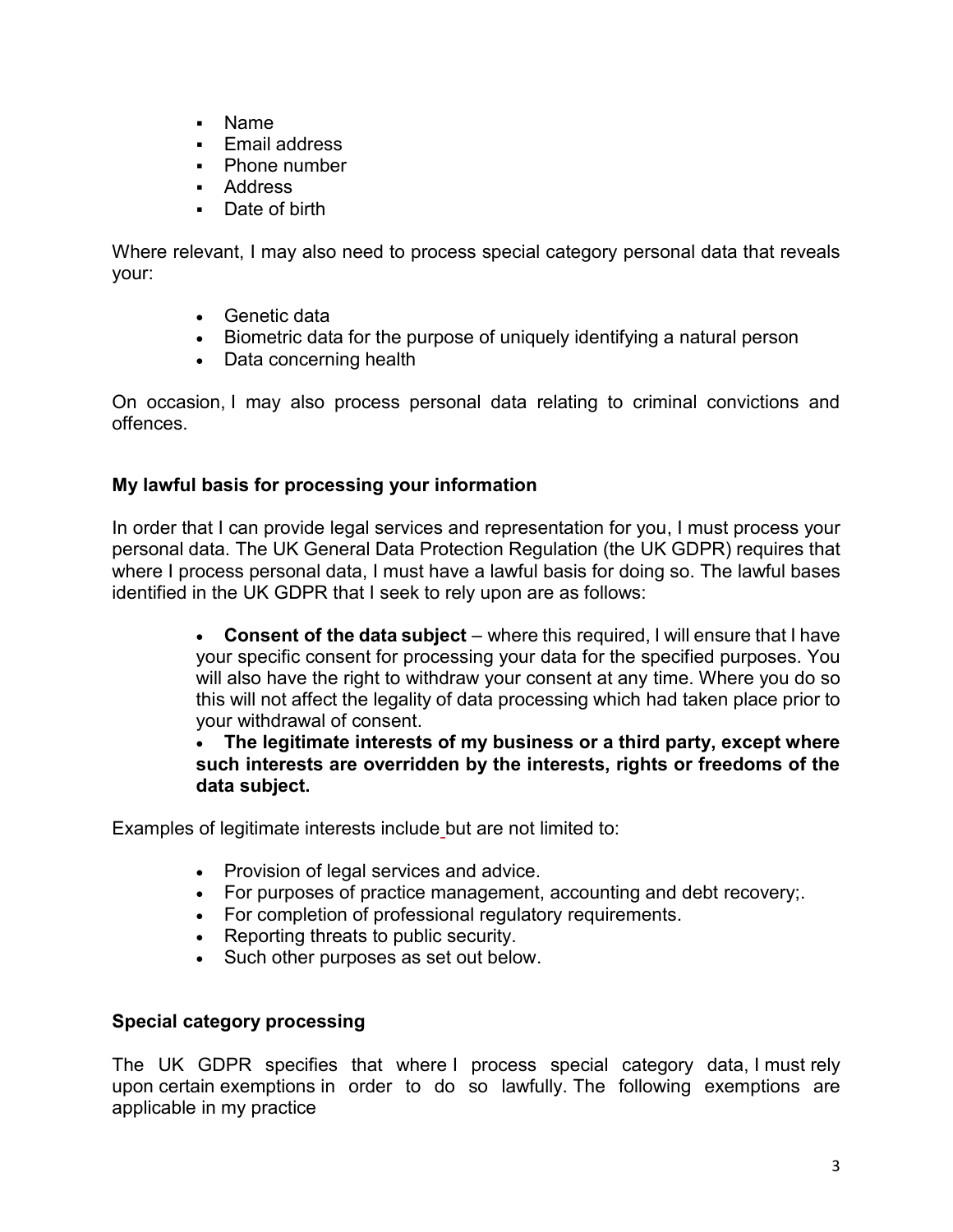- 1. I have your explicit consent to do so; or
- 2. It is necessary for the exercise or defence of legal claims or judicial acts.

### **Criminal data processing**

On occasion, I process data relating to criminal offences where it is necessary for:

- The purpose of, or in connection with, any legal proceedings;
- The purpose of obtaining legal advice; or
- The purposes of establishing, exercising or defending legal rights
- Where I have your explicit consent to do so.

#### **Purposes:**

#### **I use your personal information for the following purposes:**

- Provide legal advice and representation;
- Investigate and address your concerns;
- Communicate with you about news, updates and events;
- Investigate or address legal proceedings relating to your use of my services, or as otherwise allowed by applicable law;
- Assist in any tendering or panel membership applications;
- Assist in any other applications for the purpose of professional development or career progression;
- Communicate legal updates and judgments to other legal professionals;
- For the management and administration of my practice
- To recover debt
- To manage complaints with regulators
- Communications with regulators
- Where relevant to conduct anti money laundering, terrorist financing or conflict of interest checks

#### **In the course of processing your information to provide legal services to you, I may share your personal data with:**

- Instructing solicitors or other lawyers involved in your case;
- Opposing counsel, for the purposes of resolving the case;
- Court Officials, including the Judiciary;
- Opposing lay clients
- My chambers' management and staff who provide administrative services for my practice;
- Expert witnesses and other witnesses;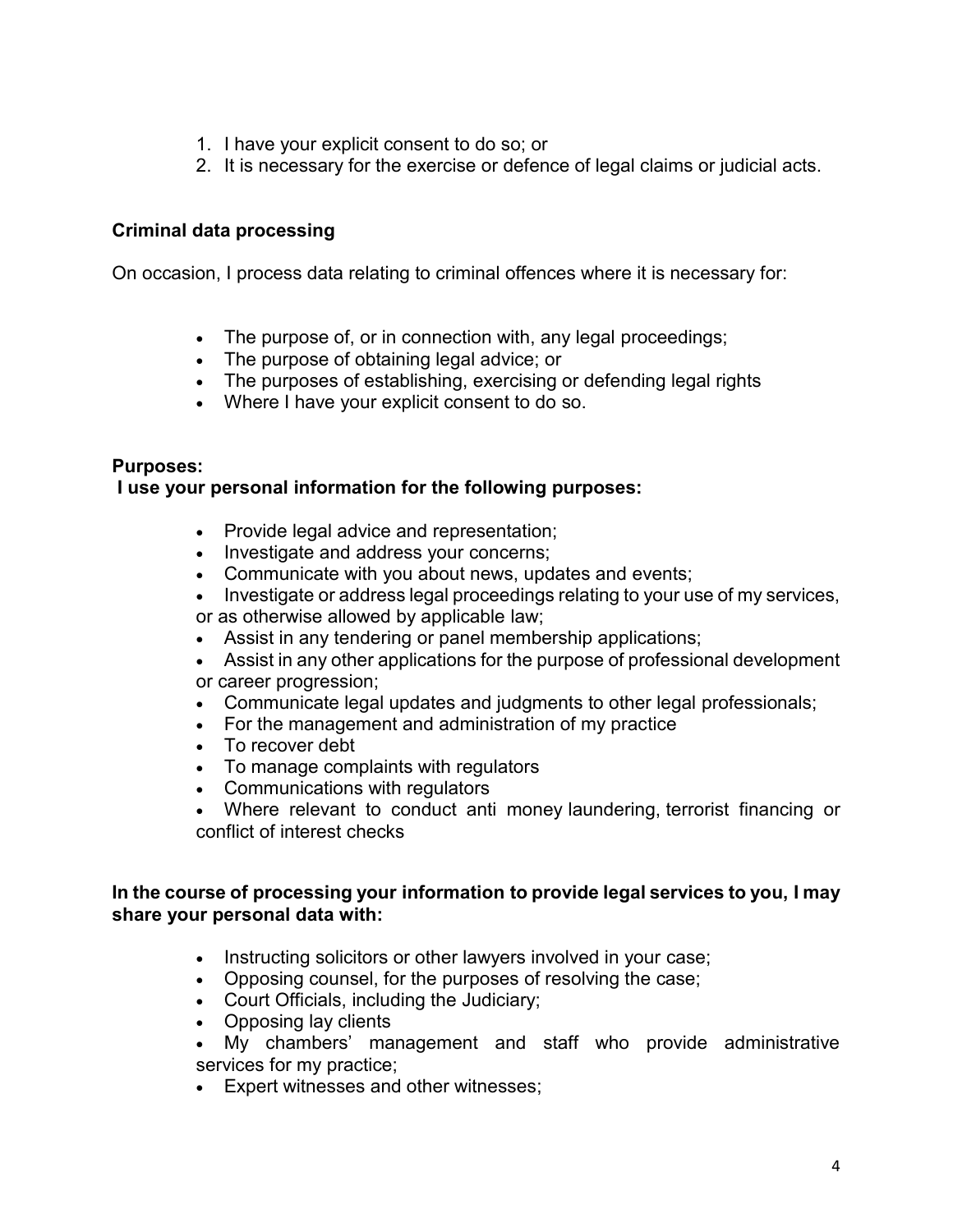My regulator or legal advisors in the event of a dispute, complaint or other legal matter;

 Head of Chambers or complaints committee within my chambers, in the event of a complaint;

 Law enforcement officials, government authorities, or other third parties, to meet any legal obligations;

Legal directories, for the purpose of professional development;

 Any relevant panel or tendering committee, for the purpose of professional development;

- Accountants and banking officials;
- Regulators or arbitrators, where complaints or disputes arise;

 Any other party where I ask you for consent, and you consent, to the sharing.

 I may also be required to disclose your information to the Police or Intelligence services where required by law or pursuant to a court order

### **Transfers to third countries and international organisations**

I do not transfer any personal data to third countries or international organisations.

**I retain your personal data** while you remain a client unless you ask me to delete it. My Retention and Disposal Policy (copy available on request) details how long I hold data for and how I dispose of it when it no longer needs to be held. I will delete or anonymise your information at your request unless:

- There is an unresolved issue, such as a claim or dispute;
- I am legally required to; or
- There are overriding legitimate business interests to do so.

Where various pleadings and documents have been drafted, they may be retained for learning purposes and legal research. Where this is the case, I will anonymise the personal information/redact information which may identify an individual/risk assess the continued retention of the documents.

# **Your rights**

The UK GDPR gives you specific rights in terms of your personal data. For example, you have the right of access to the information I hold and what I use it for; you can ask for a copy of the personal information I hold about you.

You can ask me to correct any inaccuracies with the personal data I hold, and you can ask me to stop sending you direct mail or emails or, in some circumstances, ask me to stop processing your details.